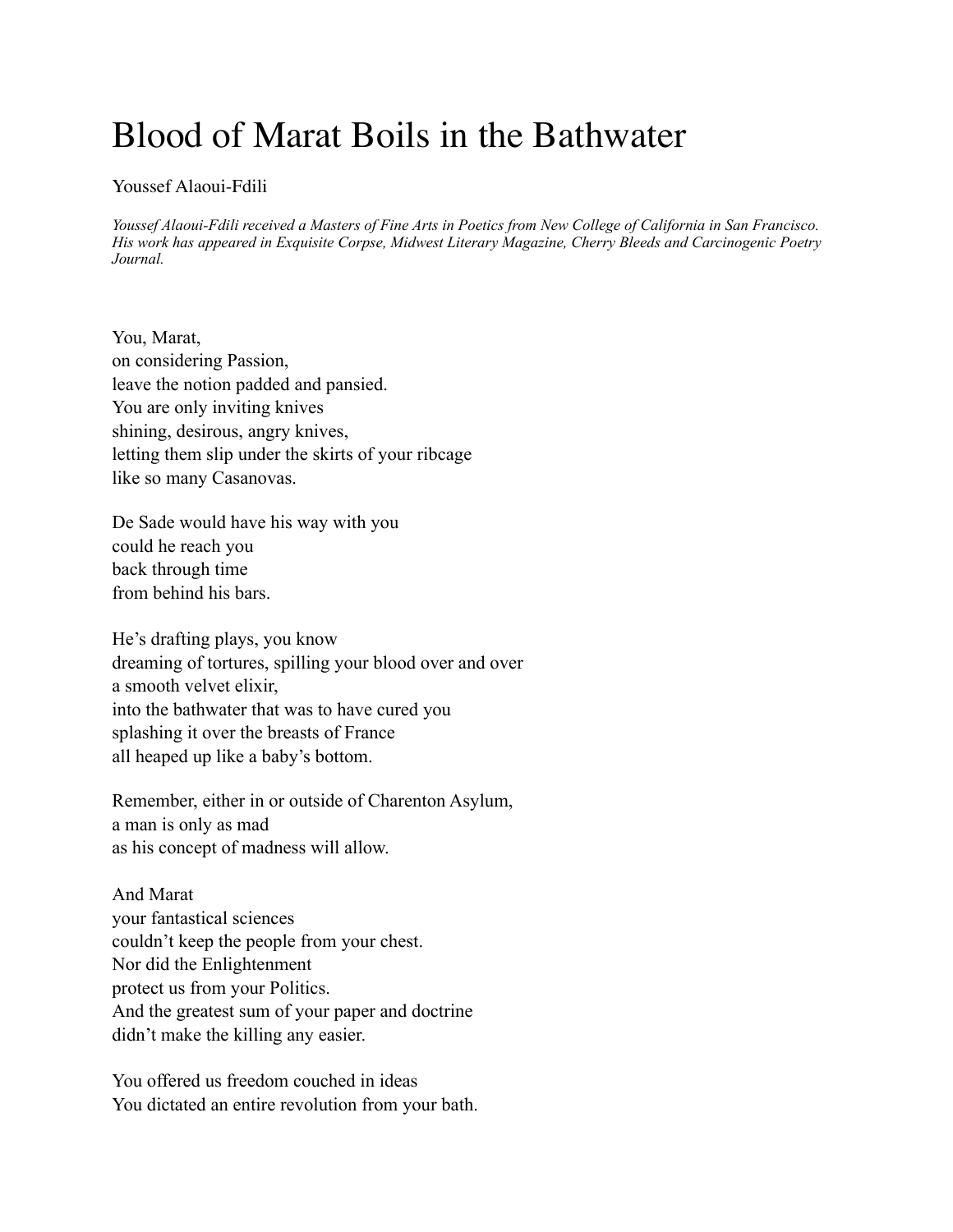It is written in a play for both you and De Sade:

"We routed out the old tyrants, and now we have new tyrants... but I still believe in revolution."

Marat—

this revolution has burned up everything in its path. You promised us modernity from the ashes. What we see in its place is displacement. What was placed before us is blindness. Now blinded and displaced, we are NOTHING.

The smoke of your revolution billows with the aimless cinders of lusting bodies peppering the landscape.

This is your sallow seed: nothing but a wretched haze occluding our vision and monotonizing the voice of Independence.

Was it you who lit these bonfires in the street? I hate them. They keep me up at night. And how did your song go? Was it sincere? Ah, yes. I remember the words now, it was so boring and trite!

You battered our heads with "ifs" and "when!" Riddled our skulls with that insipid word! "LIBERTY."

But we, smitten by the tits and the ass of your revolution, cannied by your logic, were deafened to the truth as you pronounced your slogan garbled as it was

bubbling up from the stinking marsh of your mouth our future hanging limp as you chewed it: the word pronounced "EQUALITY." And, coiled like a snake at the base of a tree, the term "BROTHERHOOD."

After your greatest moment Marat, the one where you "let it all go" into the bathwater, the gendarmes stepped in to let your precious lukewarm life soup